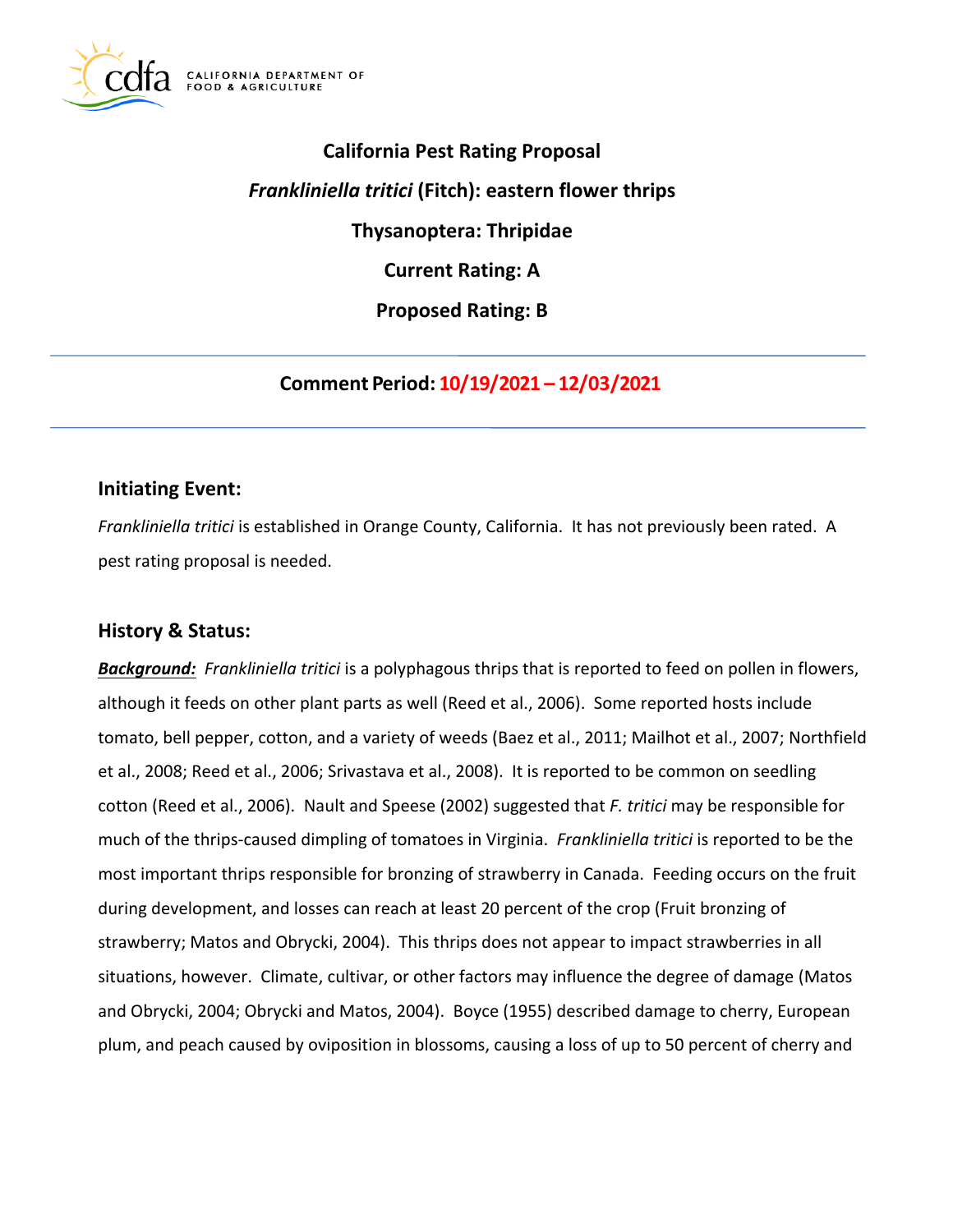

plum blossoms. With *F. tritici*, as well as with other thrips, it is difficult to determine the damage caused by an individual species because multiple species often co-occur.

Development of *F. tritici* is rapid; in a laboratory experiment at 28°C, complete development (egg to adult) required only 11 days (Reitz, 2008).

Khan and Griffin (1999) reported several pyrethroids to be effective against *F. tritici*. In Florida, spinetorum and Spinosad appear to be effective and they do not impact the natural enemy *Orius insidiosus* (Srivastava et al., 2008).

**Worldwide Distribution:** *Frankliniella tritici* is native to the southeastern United States (Northfield et al., 2008). It has been introduced to Asia (Georgia, Iraq, and Kazakhstan), the Caribbean (Puerto Rico) (note: this may be part of the native range), Europe (Czech Republic, Hungary, Poland, Romania, Russia, Spain, and Ukraine), North America (California), and South America (Brazil). It is reported to be present in Canada, but it is not known if this is part of the native or introduced range or if these populations persist through winter (CABI Invasive Species Compendium).

**Official Control:** *Frankliniella tritici* is on the A1 list in Kazakhstan and the Eurasian Economic Union (EPPO Global Database). It is not considered reportable by the United States Department of Agriculture.

**California Distribution:** *Frankliniella tritici* is established in Orange County, California. It was found on roses at a residence there on August 10, 2021. These roses were treated by the resident twice, but the infestation was still present on August 31, 2021. This represents the first known record of this thrips in the environment of California (CDFA; M. Forthman, pers. comm.).

**California Interceptions:** *Frankliniella tritici* is intercepted frequently at California border stations on nursery stock and other plant material.

The risk *Frankliniella tritici* poses to California is evaluated below.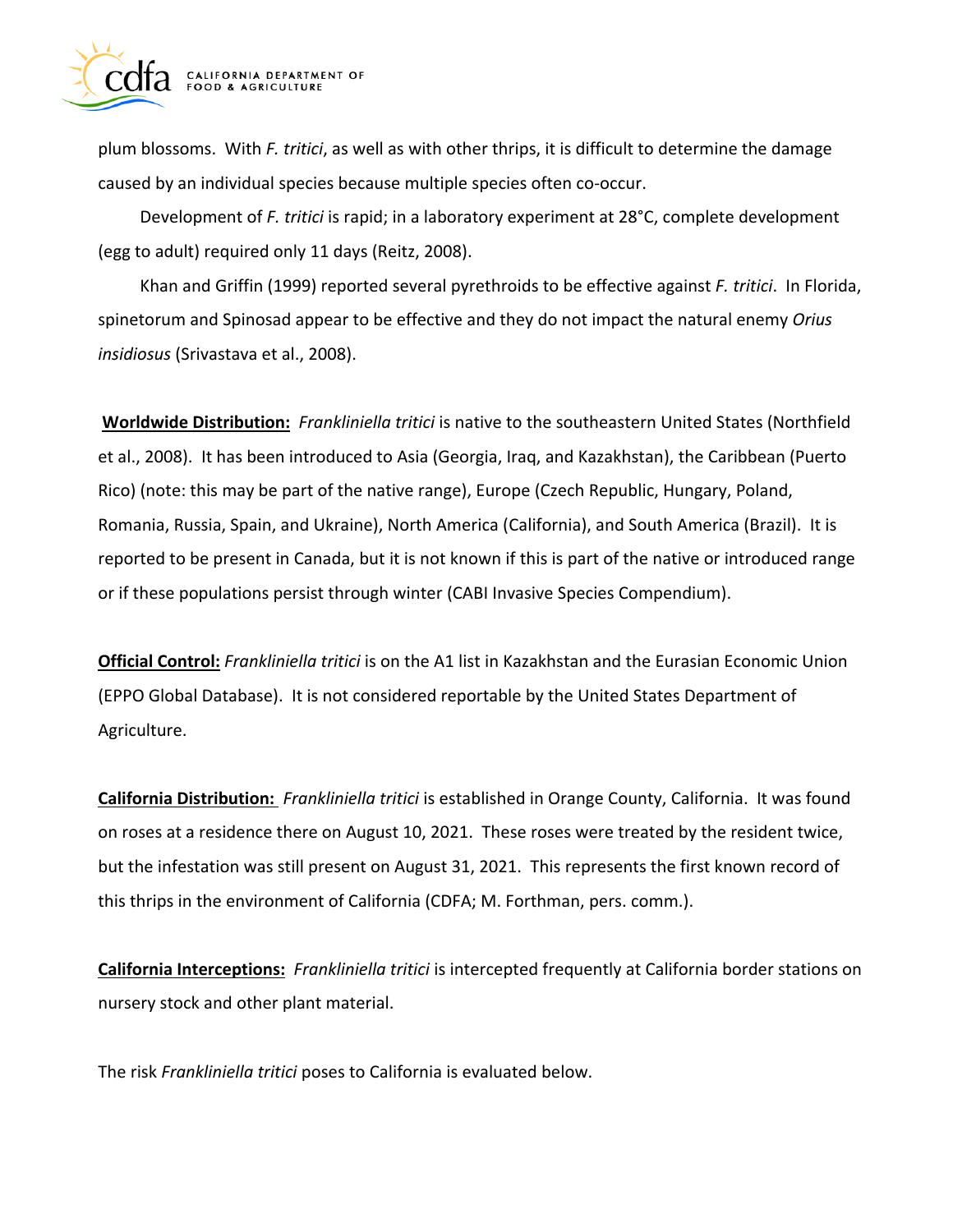

## **Consequences of Introduction:**

- 1) **Climate/Host Interaction:** *Frankliniella tritici* is found in areas representing temperate, Mediterranean, and subtropical/tropical climates. It feeds on a wide variety of plants. It is already established in Orange County, and it could likely spread to a significant portion of California. Therefore, *F. tritici* receives a **High (3)** in this category.
	- Low (1) Not likely to establish in California; or likely to establish in very limited areas.
	- Medium (2) may be able to establish in a larger but limited part of California.

#### **– High (3) likely to establish a widespread distribution in California.**

- 2) **Known Pest Host Range:** *Frankliniella tritici* is polyphagous. Therefore, it receives a **High (3)** in this category.
	- Low (1) has a very limited host range.
	- Medium (2) has a moderate host range.
	- **– High (3) has a wide host range.**
- 3) **Pest Reproductive and Dispersal Potential:** *Frankliniella tritici* has a very short generation time, as low as 11 days. It can likely spread through movement of infested plant material. Therefore, it receives a **High (3)** in this category.
	- Low (1) does not have high reproductive or dispersal potential.
	- Medium (2) has either high reproductive or dispersal potential.
	- **– High (3) has both high reproduction and dispersal potential.**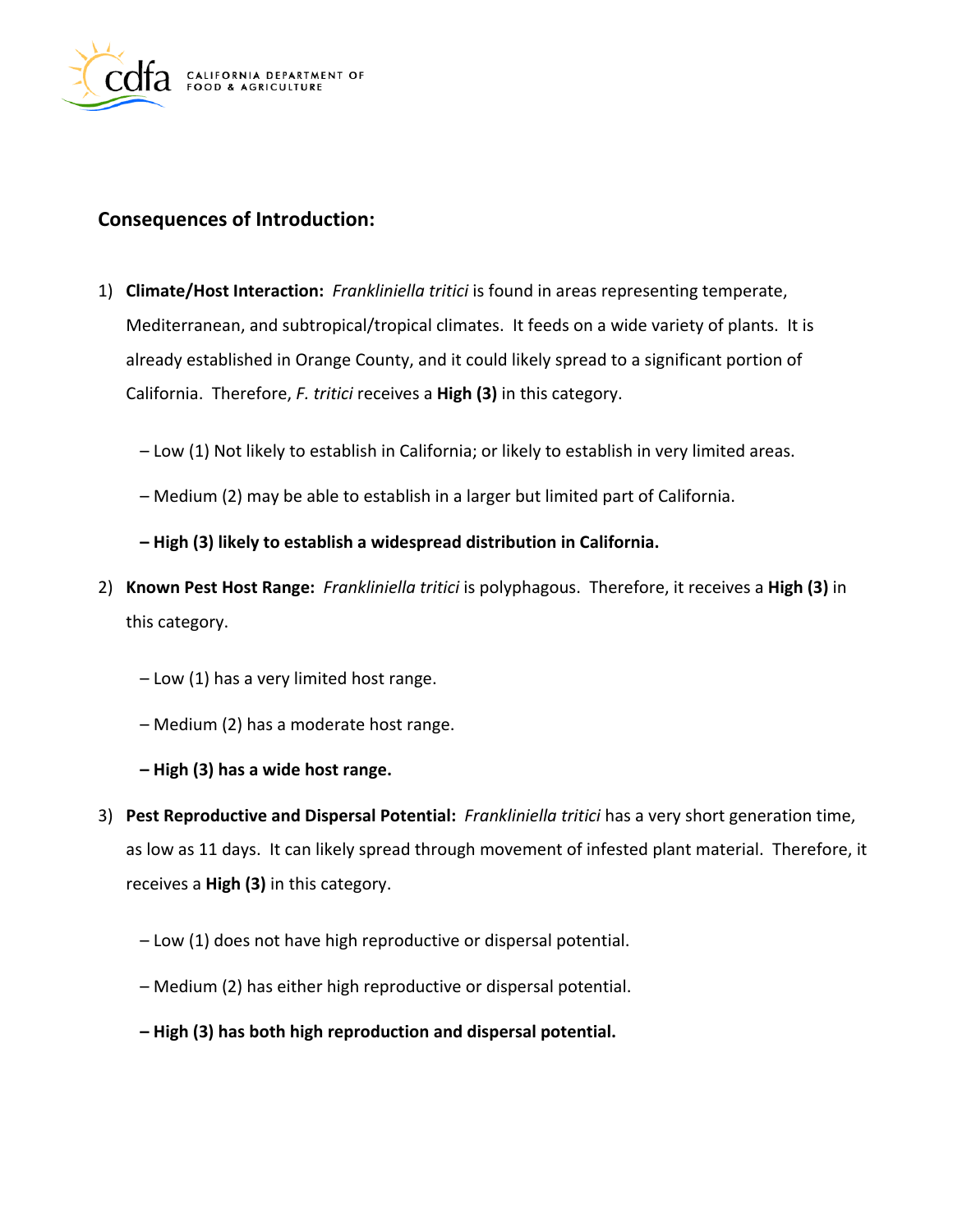

4) **Economic Impact**. *Frankliniella tritici* is reported to be a pest of several crops, although see Uncertainty below. Damage attributed to it includes loss of fruit crops, including strawberries. It is not known to vector any diseases. It is a regulated pest in some countries. Therefore, it receives a **High (3)** in this category.

#### **Economic Impact: A, B, C**

- **A. The pest could lower crop yield.**
- **B. The pest could lower crop value (includes increasing crop production costs).**
- **C. The pest could trigger the loss of markets (includes quarantines).**
- D. The pest could negatively change normal cultural practices.
- E. The pest can vector, or is vectored, by another pestiferous organism.
- F. The organism is injurious or poisonous to agriculturally important animals.
- G. The organism can interfere with the delivery or supply of water for agricultural uses.

#### **Economic Impact Score: High**

- Low (1) causes 0 or 1 of these impacts.
- Medium (2) causes 2 of these impacts.
- **– High (3) causes 3 or more of these impacts.**
- 5) **Environmental Impact**. *Frankliniella tritici* is known to impact ornamental and garden plants. It could trigger treatments; this occurred in response to the Orange County infestation. Therefore, *F. tritici* receives a **High (3)** in this category.

#### **Environmental Impact: D, E**

A. The pest could have a significant environmental impact such as lowering biodiversity, disrupting natural communities, or changing ecosystem processes.

B. The pest could directly affect threatened or endangered species.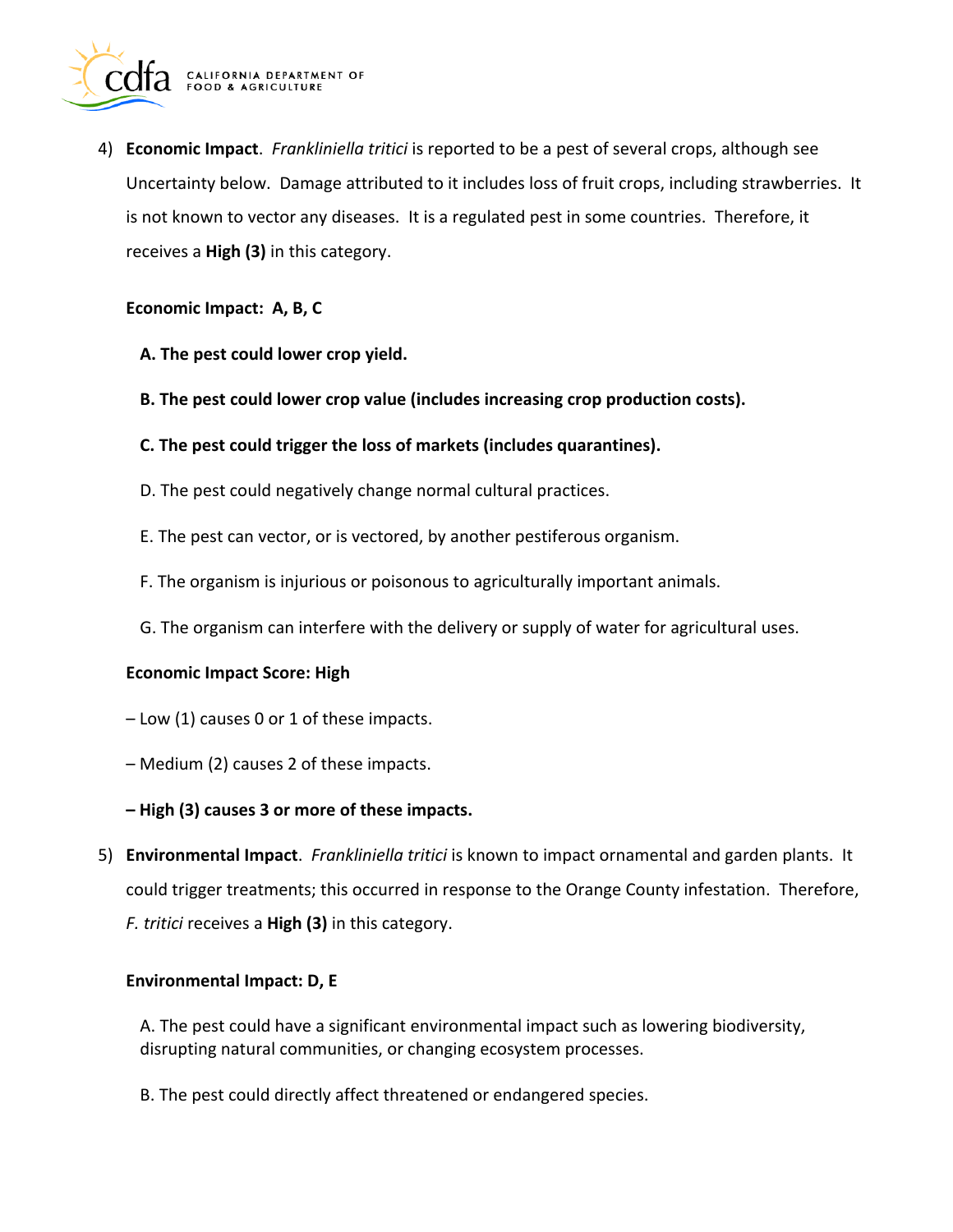

C. The pest could impact threatened or endangered species by disrupting critical habitats.

**D. The pest could trigger additional official or private treatment programs.** 

**E. The pest significantly impacts cultural practices, home/urban gardening or ornamental plantings.** 

#### **Environmental Impact Score: High (3)**

– Low (1) causes none of the above to occur.

– Medium (2) causes one of the above to occur.

**– High (3) causes two or more of the above to occur.** 

## **Consequences of Introduction to California for** *Frankliniella tritici***: High (15)**

Add up the total score and include it here.

 $-Low = 5-8$  points

–Medium = 9-12 points

**–High = 13-15 points** 

6) **Post Entry Distribution and Survey Information:** *Frankliniella tritici* is established in Orange County, California. It receives a **Low (-1)** in this category.

–Not established (0) Pest never detected in California, or known only from incursions.

#### **–Low (-1) Pest has a localized distribution in California, or is established in one suitable climate/host area (region).**

–Medium (-2) Pest is widespread in California but not fully established in the endangered area, or pest established in two contiguous suitable climate/host areas.

–High (-3) Pest has fully established in the endangered area, or pest is reported in more than two contiguous or non-contiguous suitable climate/host areas.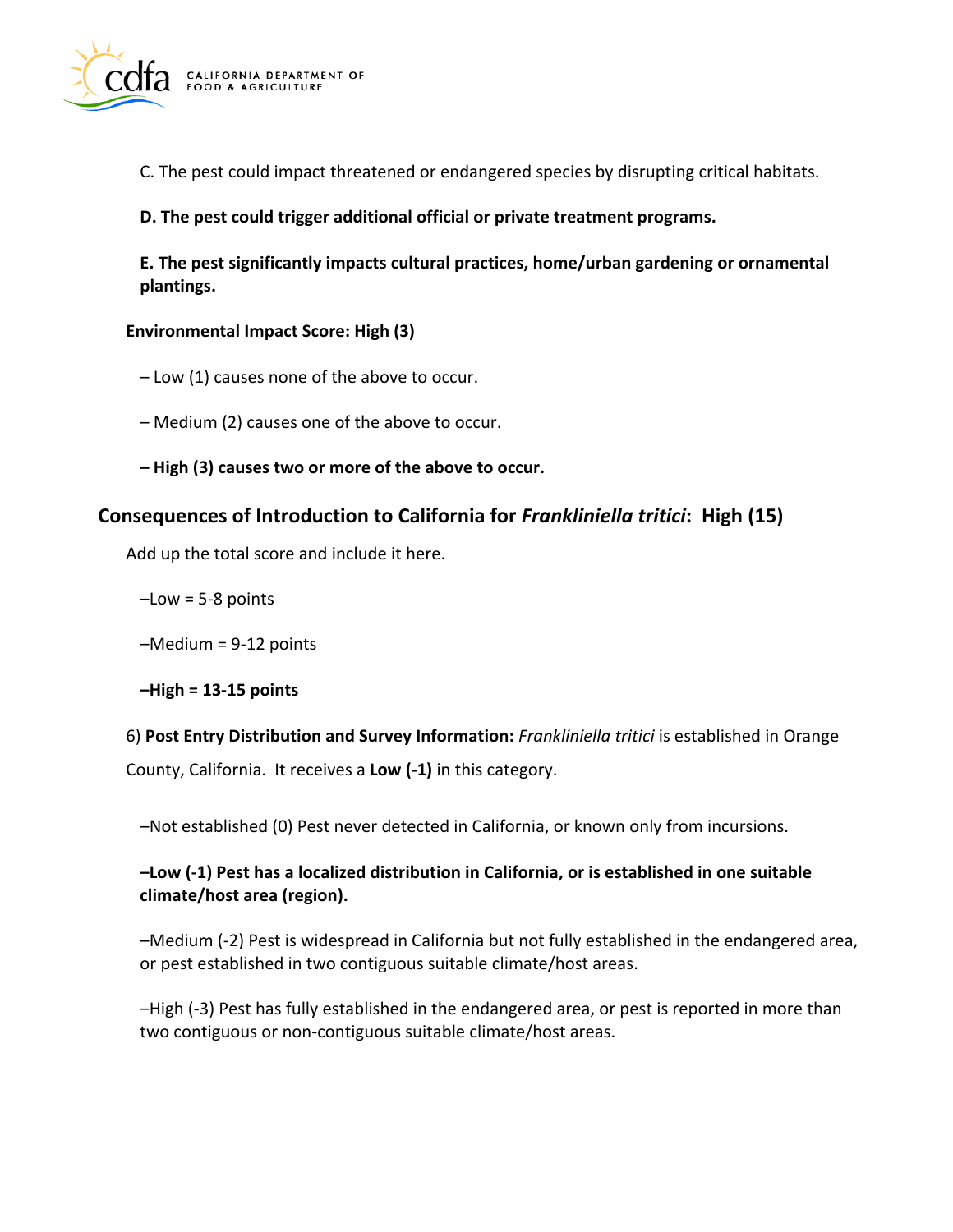

## **Final Score:**

7) The final score is the consequences of introduction score minus the post entry distribution and survey information score: High (14)

## **Uncertainty:**

There are no ongoing surveys for *F. tritici*, so it is possible that this thrips is established more widely in California. There is very little evidence of serious economic damage clearly attributable to this thrips, but as explained earlier, this may simply be because multiple species of thrips often occur together.

# **Conclusion and Rating Justification:**

*Frankliniella tritici* is a polyphagous pest thrips that is reported to cause damage to various crops, in some cases serious damage. It is, however, established in Orange County. For these reasons, a "B" rating is justified.

## **References:**

California Department of Food and Agriculture. Pest and damage record database. Accessed October 1, 2021: <https://pdr.cdfa.ca.gov/PDR/pdrmainmenu.aspx>

Baez, I., Reitz, S. R., Funderburk, J. E., and Olson, S. M. 2011. Variation within and between *Frankliniella* thrips species in host plant utilization. Journal of Insect Science 11:2-18.

Boyce, H. R. 1955. Note on injury to tree fruits by *Frankliniella tritici* (Fitch) (Thysanoptera: Thripidae) 87:238-239.

CABI Invasive Species Compendium. Accessed October 5, 2021: <https://www.cabi.org/isc/datasheet/24433>

EPPO Global Database. Accessed September 20, 2021: <https://gd.eppo.int/taxon/FRANTR>

Fruit bronzing of strawberry. Accessed October 1, 2021: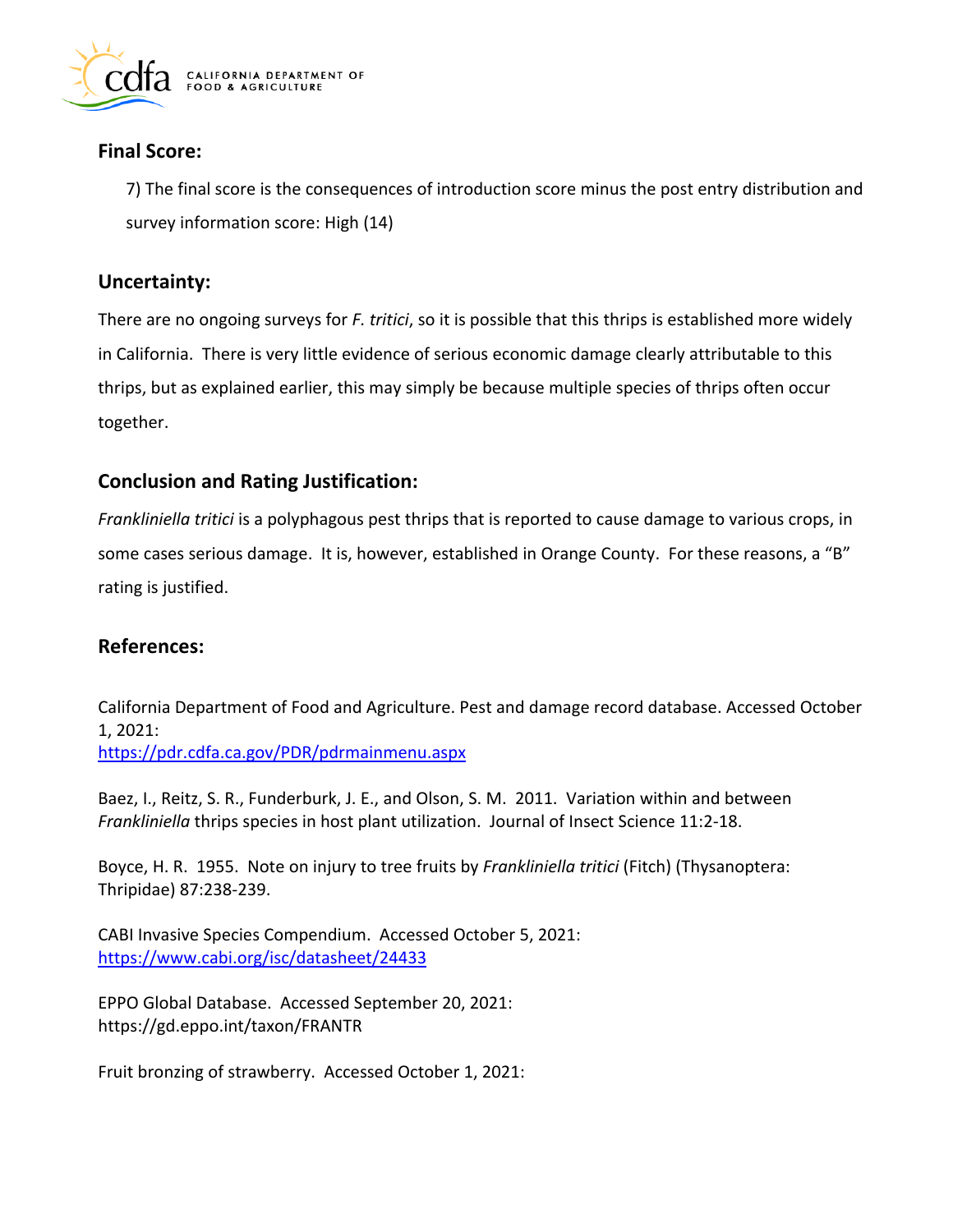

[https://www2.gnb.ca/content/gnb/en/departments/10/agriculture/content/crops/small\\_fruits/fruit](https://www2.gnb.ca/content/gnb/en/departments/10/agriculture/content/crops/small_fruits/fruit_bronzing.html)  [\\_bronzing.html](https://www2.gnb.ca/content/gnb/en/departments/10/agriculture/content/crops/small_fruits/fruit_bronzing.html) 

Khan, M. F. R. and Griffin, R. P. 1999. Efficacy of insecticides at controlling insect pests of tomato in South Carolina. Journal of Agricultural and Urban Entomology 16:165-170.

Mailhot, D., Marois, J., and Wright, D. 2007. Species of thrips associated with cotton flowers. The Journal of Cotton Science 11:186-198.

Matos, B. and Obrycki, J. J. 2004. Influence of thrips on bronzing of strawberry fruit. HortScience 39:1343-1345.

Nault, B. A. and Speese, J., III. 2002. Major insect pests and economics of fresh-market tomato in eastern Virginia. Crop Protection 21:359-366.

Northfield, T. D., Paini, D. R., Funderburk, J. E., and Reitz, S. R. 2008. Annual cycles of *Frankliniella*  spp. (Thysanoptera: Thripidae) thrips abundance on North Florida uncultivated reproductive hosts: Predicting possible sources of pest outbreaks. Annals of the Entomological Society of America 101:769-778.

Obrycki, J., and Matos, B. 2004. The effects of thrips on strawberry production in Iowa. Leopold Center Progress Report 13:28-30.

Reed, J. T., Allen, C., Bagwell, R., Cook, D., Burris, E., Freeman, B., Leonard, R., Lentz, G. 2006. A key to the thrips on seedling cotton in the midsouthern United States. Mississippi Agricultural and Forestry Experiment Station Bulletin 1156:1-33.

Reitz, S. R. 2008. Comparative bionomics of *Frankliniella occidentalis* and *Frankliniella tritici*. Florida Entomologist 91:474-476.

Srivastava, M., Bosco, L., Funderburk, J., Olson, S., and Weiss, A. 2008. Spinetorum is compatible with the key natural enemy of *Frankliniella* species thrips in pepper. Plant Management Network

## **Responsible Party:**

Kyle Beucke, 1220 N Street, Sacramento, CA 95814, 916-698-3034, [permits\[@\]cdfa.ca.gov](https://permits[@]cdfa.ca.gov) 

## **\*Comment Period: 10/19/2021 – 12/03/2021**

## **\*NOTE:**

You must be registered and logged in to post a comment. If you have registered and have not received the registration confirmation, please contact us at [permits\[@\]cdfa.ca.gov](https://permits[@]cdfa.ca.gov).